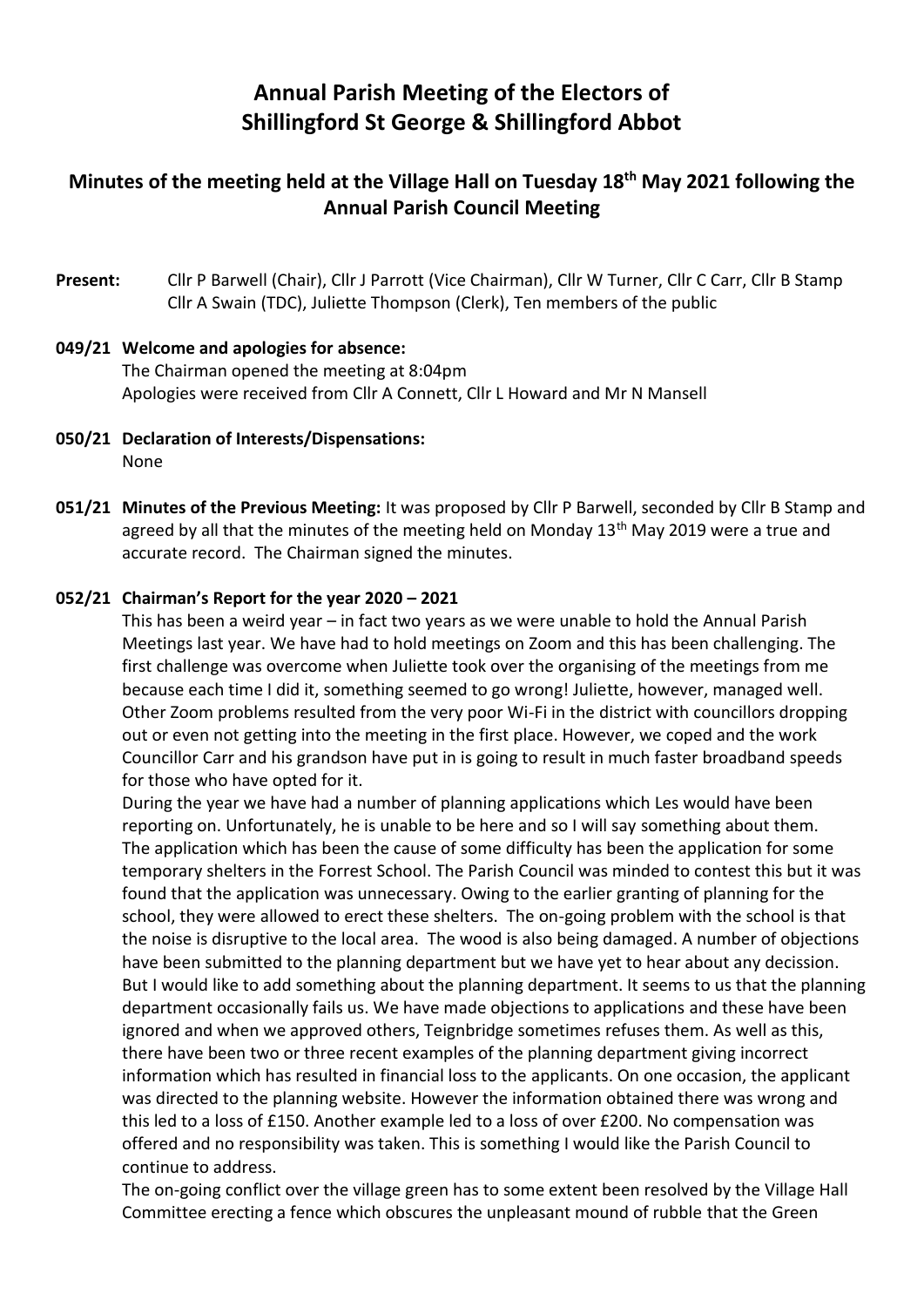trustees caused to be built. The only difficulty the village is left with is the trouble with vandals who are breaking into the shed on the green. They have lit fires in it and on one occasion, set the shed alight. The trustees of the green are left with the problem as they claim ownership of the shed. I do not know if they are aware of the fact that villagers close to the Green have been responsible for preventing the shed becoming a total loss.

During the year two local farmers, Martyn and Andy Bragg, offered Shillingford Wood to the village at a very good price. One way to take advantage of this was for the Parish to buy the wood for the village but the council decided against it. Instead, a group of villagers calling themselves The Friends of Shillingford Wood, got together and have set about raising the money. A great deal of money has already been raised and they hope that one or even two grants will soon enable them to purchase the wood. This wood will be an on-going source of leisure activity for the village. It is planned to make the wood an area where wildlife can flourish and the whole village can enjoy it. It will have to be maintained but I foresee there being popular working parties.

There are some people who I want to thank. Both villages have defibrillators and they have been regularly maintained. Without the two volunteers, Louise Selby Heard and Tam Mucklow, who do this work, the defibrillators would not be maintained in working order and they deserve our gratitude. The other person who has been maintaining our Neighbourhood Watch for some time also deserves our thanks. So thank you, Gina Saunders.

There are various projects we are pursuing. Trying to get a grant to repair the war memorial at Peamore was unsuccessful but we are going to try other means to repair it.

Two years ago, in his Annual Report, our then Chair, Chris Carr reported on the plan to print a booklet to capture the memories of World War l. However this has not yet happened as so many things have suffered owing to the pandemic. The project will be persued.

This year we are planning to do something about the cars which travel through the area too fast. This is yet to develop into a definite plan but we are working on it.

As a very new councillor, let alone a new chair, I have been very grateful for the support I have received from colleagues. Andy Swain, our District Councillor has been hugely supportive and helpful. Chris Carr, our previous Chair and Nick Bradley, the Chair of Ide Parish Council have both been very kind and helpful.

Finally, I would like to thank all my colleagues for their support during the year and particularly to thank Juliette for doing such a good job, running things at a distance.

A special mention too for our three colleagues who have decided to resign from the Parish Council. I have no idea how long they have been members but both Wilf Turner and Bernard Stamp have been stalwarts of the parish and given up their spare time for years. Les Howard has not been on the council as long but has served us well. Very many thanks to all of you.

#### **053/21 Officer's Reports for the year 2020 - 2021**

Snow Warden – Cllr C Carr During the last year Cllr C Carr only needed to salt the roads on one occasion.

Planning – Cllr L Howard No report.

TALC – Cllr J Parrott Cllr J Parrott reported that there had been no TALC meetings during this last year.

Highways - Cllr Stamp Cllr Stamp reported on the ongoing flooding issues at Shillingford Lane.